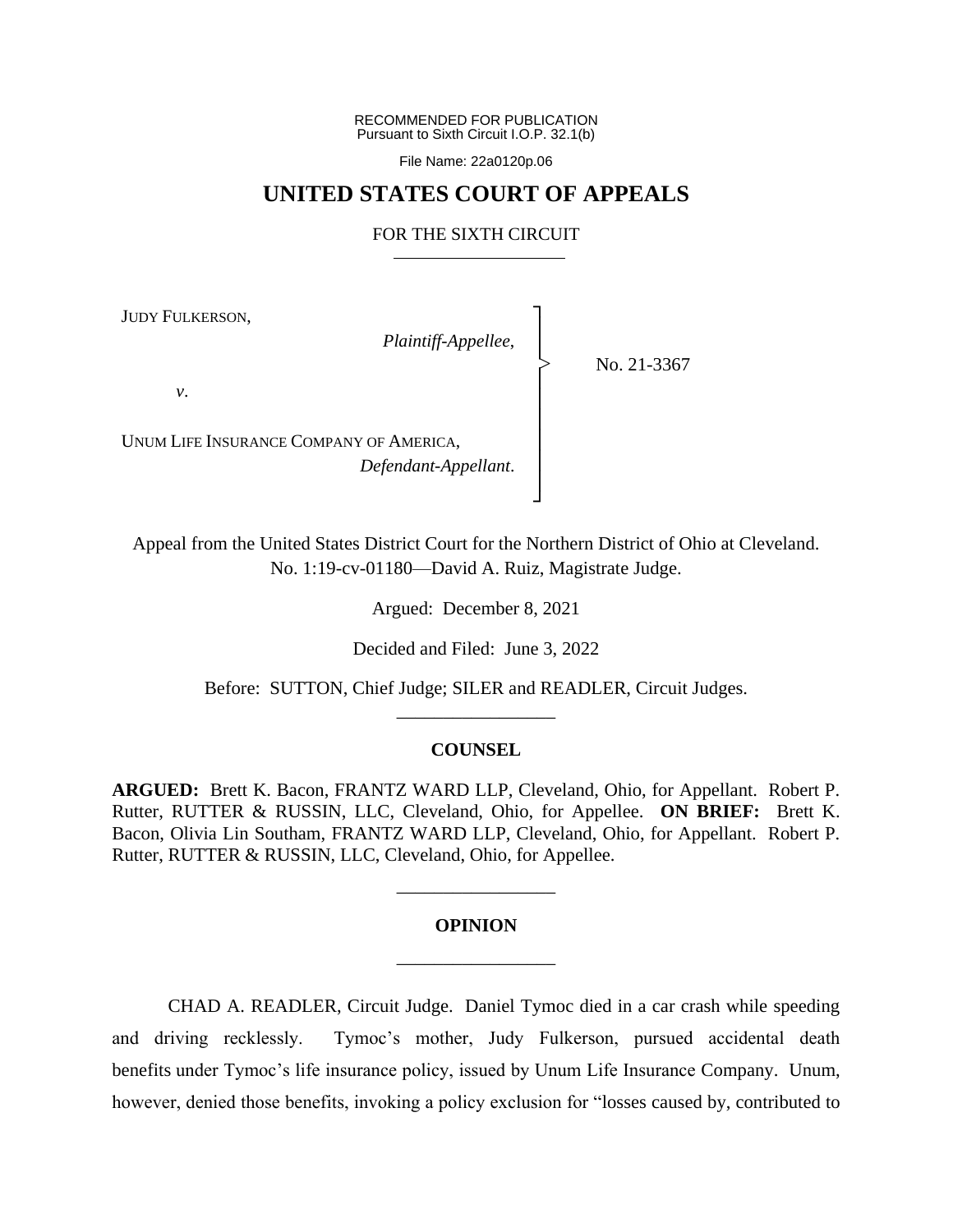by, or resulting from . . . commission of a crime." Fulkerson successfully challenged Unum's interpretation of the crime exclusion in the district court and was awarded the \$100,000 accidental death benefit. Unum now appeals. Because reckless driving falls within the unambiguous plain meaning of crime, we reverse that aspect of the district court's judgment.

I.

Daniel Tymoc died in a single-car accident. At the time of the accident, Tymoc was traveling between 80 and 100 miles per hour, well above the 60 mile per hour speed limit. As Tymoc attempted to pass multiple cars, the gap between a car in the right lane and a box truck in the left lane closed. In an apparent attempt to avoid a collision, Tymoc veered to the right, causing his vehicle to drive off the road, roll down an embankment, strike multiple trees, and flip over several times before coming to rest at the bottom of a hill. Tymoc died at the scene.

Through his employer, Tymoc was covered by a Unum life insurance policy that provided both basic life insurance coverage and an additional accidental death benefit. His mother, Judy Fulkerson, sought to recover benefits as the policy's beneficiary. Unum approved a \$100,000 payment of group life insurance benefits. But it withheld \$100,000 in accidental death benefits on the basis that Tymoc's conduct at the time of the accident—speeding and reckless driving, conduct Fulkerson does not dispute—caused his death, thereby triggering the policy's crime exclusion.

Invoking the Employee Retirement Income Security Act of 1974, 29 U.S.C. §§ 1001– 1191d, Fulkerson sued Unum to recover, as relevant here, the accidental death benefits. *See*  29 U.S.C. § 1132(a)(1)(B). The parties cross-moved for judgment on the administrative record, which the district court entered in Fulkerson's favor as to the accidental death benefits. Unum timely appealed.

#### II.

Unum prevails if either reckless driving or speeding triggers the policy's crime exclusion. Concluding, as we do, that the former falls within the crime exclusion, we need not consider the latter.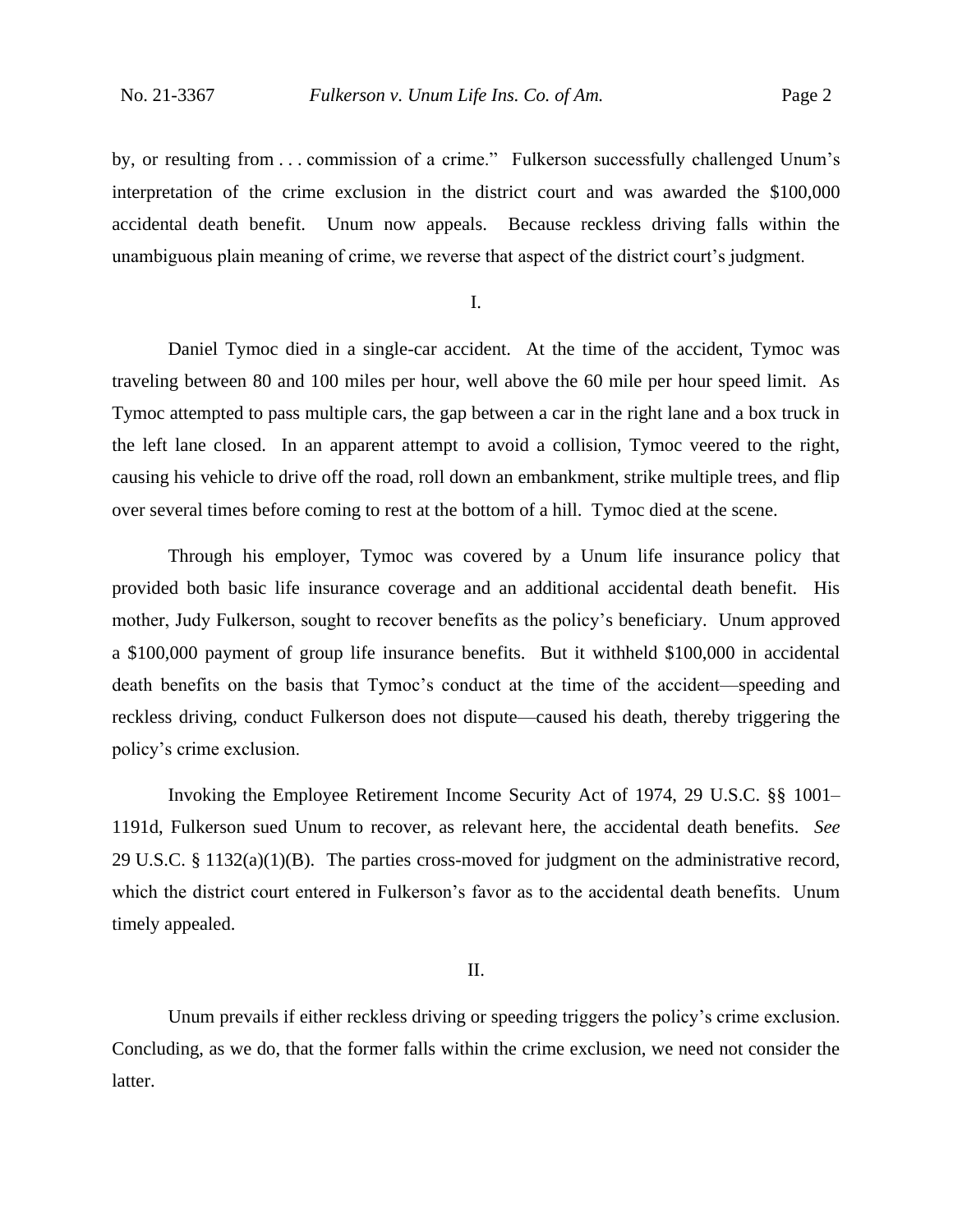A. Tymoc's employer provided him a life insurance policy as part of an employee benefit plan. For a "participant or beneficiary" who seeks "to recover benefits due to him under the terms of his plan," ERISA provides the policyholder or beneficiary a statutory cause of action. 29 U.S.C. § 1132(a)(1)(B). That is the provision Fulkerson, as the beneficiary of Tymoc's life insurance policy, invokes here.

With ERISA governing today's appeal, two threshold principles deserve emphasis. One, the parties agree that we should review the crime exclusion's applicability here de novo. *See Clemons v. Norton Healthcare Inc. Ret. Plan*, 890 F.3d 254, 264 (6th Cir. 2018) (noting the different standards of review that may apply in an ERISA case). Two, when interpreting an ERISA-covered insurance policy, "we apply federal common law rules of contract interpretation." *Perez v. Aetna Life Ins. Co.*, 150 F.3d 550, 556 (6th Cir. 1998) (en banc). To do so, we begin with the policy's text. *See id.* Unless that text is ambiguous, we presume the policy means what it says and therefore give effect to its "plain meaning in an ordinary and popular sense." *Farhner v. United Transp. Union Discipline Income Prot. Program*, 645 F.3d 338, 343 (6th Cir. 2011) (quoting *Williams v. Int'l Paper Co.*, 227 F.3d 706, 711 (6th Cir. 2000)). On that score, a policy is ambiguous only if it "is susceptible to multiple reasonable interpretations, not just because clever lawyers can disagree over the meaning of terms." *Clemons*, 890 F.3d at 269.

B. With these legal tools in hand, we begin the job before us: interpreting the crime exclusion in Tymoc's life insurance policy. We start with the policy's text. It excludes accidental death benefits for "any accidental losses caused by, contributed to by, or resulting from . . . an attempt to commit or commission of a crime." And it frames the question underlying this appeal: is reckless driving a "crime" within the meaning of the exclusion?

1. As the policy does not expressly answer that question, we first turn to dictionaries to determine the term's plain meaning. *See, e.g.*, *Adams v. Anheuser-Busch Cos.*, 758 F.3d 743, 748 (6th Cir. 2014); *Kovach v. Zurich Am. Ins. Co.*, 587 F.3d 323, 332–33 (6th Cir. 2009). Black's Law Dictionary defines "crime" as "[a]n act that the law makes punishable; the breach of a legal duty treated as the subject-matter of a criminal proceeding." *Crime*, Black's Law Dictionary (11th ed. 2019). Merriam-Webster's Collegiate Dictionary agrees. It defines "crime" as "an illegal act for which someone can be punished by the government; *especially*: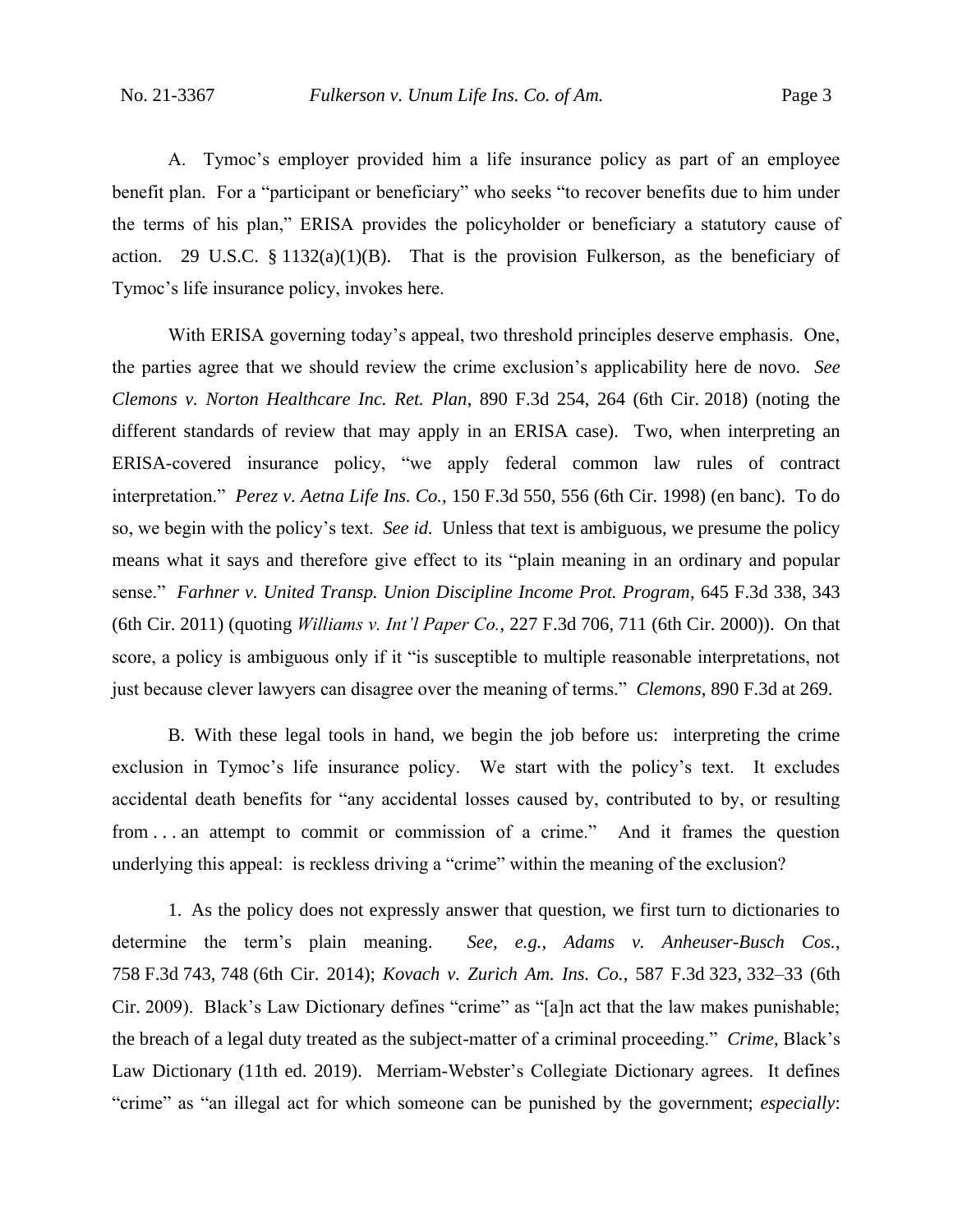a gross violation of law," "a grave offense especially against morality," and "criminal activity." *Crime*, Merriam-Webster's Collegiate Dictionary (last visited June 2, 2022). The American Heritage Dictionary similarly instructs that a crime is "[a]n act committed in violation of law where the consequence of conviction by a court is punishment, especially where the punishment is a serious one such as imprisonment," "[u]nlawful activity," and "[a] serious offense, especially one in violation of morality." *Crime*, American Heritage Dictionary of the English Language 430 (5th ed. 2011). Read together, these lexiconic sources indicate that the plain meaning of "crime" is "an illegal act for which someone can be punished by the government."

The Eighth Circuit's decision in *Boyer v. Schneider Electric Holdings, Inc.*, 993 F.3d 578 (8th Cir. 2021), supports our view. There, an individual insured by Unum died while "passing vehicles in a no-passing zone and driving approximately 80 miles per hour in a 35 mile-per-hour zone," both misdemeanors under Missouri law. *Id.* at 580. Applying a crime exclusion identical to the one at issue here, Unum denied benefits. *Id.* On abuse of discretion review, the Eighth Circuit upheld Unum's decision, concluding that the act of "high-speed motoring and improper passing was akin to reckless driving," which qualifies as a "crime" as that term was used in "[c]ommon dictionaries." *Id.* at 581–83.

Our reading of "crime" is also consistent with the tapestry of state laws regulating Tymoc's conduct. All agree that Tymoc was driving recklessly in violation of Ohio law, that is, "in willful or wanton disregard of the safety of persons or property." Ohio Rev. Code Ann. § 4511.20 (West 2022). And all agree that this misdemeanor offense resulted in his death. To be sure, one state's idiosyncratic decision to punish certain behavior may not reflect whether that behavior is widely understood to be a crime. *See Kovach*, 587 F.3d at 332 (explaining that courts must interpret an ERISA plan pursuant to "the plain meaning of its language as it would be construed by an ordinary person" (citation omitted)); *cf. Boyer*, 993 F.3d at 583 (reasoning that an insurer "is not bound to incorporate a particular State's criminal law in fashioning its own definition of crime" because "that approach could lead to benefits varying by jurisdiction"). But a broader survey of state law assures us that the ordinary meaning of "crime" unambiguously includes reckless driving. Indeed, the National Highway Traffic Safety Administration reports that 48 states expressly punish "reckless driving." *Summary of State Speed Laws*, NHTSA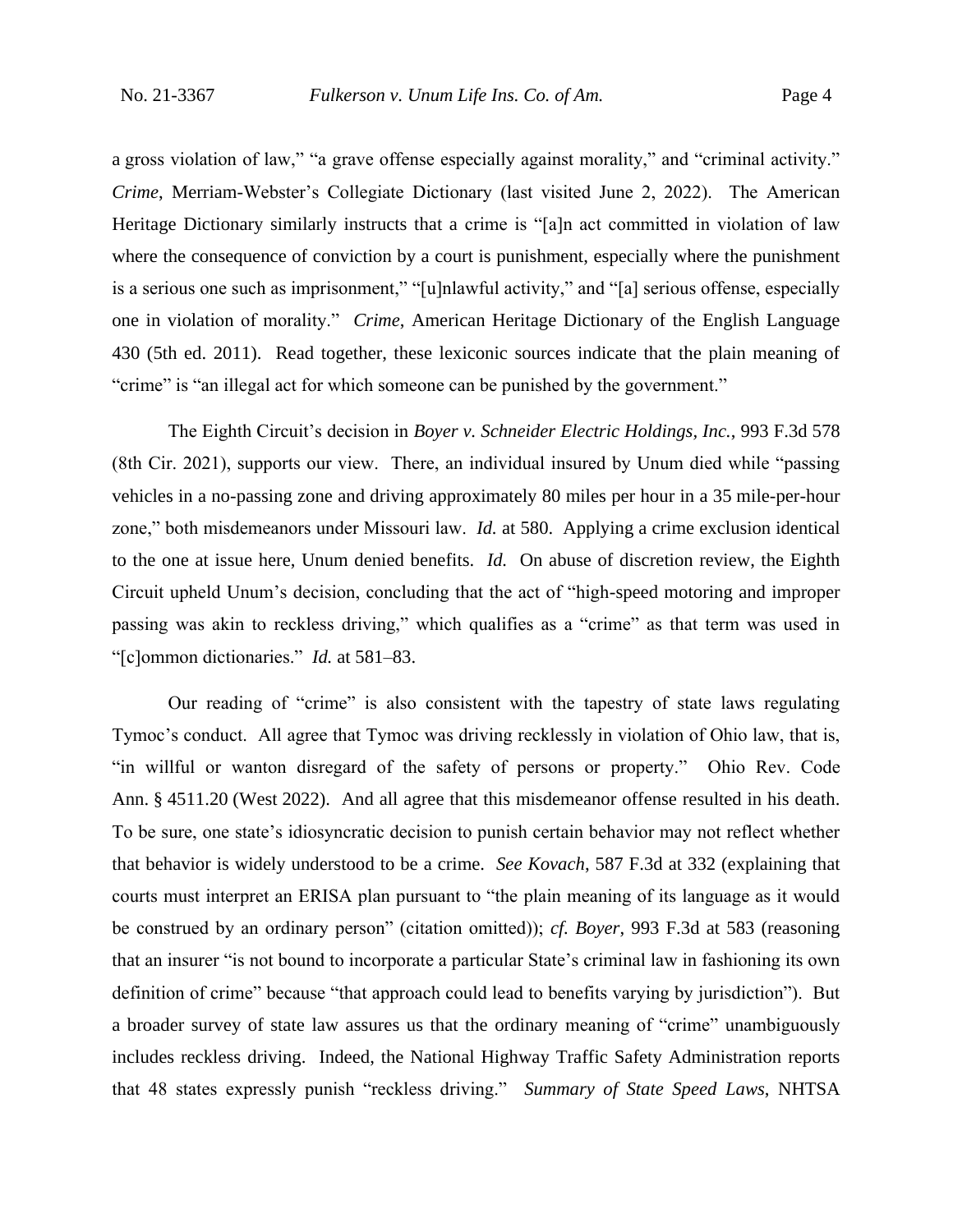(12th ed. 2012), https://www.nhtsa.gov/sites/nhtsa.gov/files/documents/summary\_state\_speed\_la ws 12th edition  $811769$ .pdf (last visited June 2, 2022) (note the summary chart on pages vi–ix). The lone exceptions are Maine and Vermont. That these two states followed "The Road Not Taken" by 48 others, however, does not mean Tymoc's conduct would go unpunished in much of northern New England. Robert Frost, *The Road Not Taken and Other Poems* 1 (Dover Publ'ns 2012). After all, even without the reckless driving moniker, both Maine and Vermont punish substantially the same dangerous driving behaviors as their sister states. The Pine Tree State penalizes "[d]riving to endanger" and exceeding the speed limit by 30 miles per hour or more. Me. Rev. Stat. Ann. tit. 29-A, §§ 2074(3), 2413 (West 2022). These offenses, labeled Class C and E crimes under Maine law, are punishable by imprisonment and a fine. *See, e.g.*, *id.*  § 2074(3) ("A person commits a Class E crime if that person operates a motor vehicle at a speed that exceeds the maximum rate of speed by 30 miles per hour or more."); *id.* § 2413; *id.* tit. 17-A, §§ 1604(1)(C), (E), 1704(3), (5). To the same end, the Green Mountain State outlaws negligent and grossly negligent operation of a vehicle, with both offenses also punishable by imprisonment and a fine. Vt. Stat. Ann. tit. 23, § 1091 (West 2022).

All things considered, Tymoc's reckless driving would constitute a crime in every state in the Union. To our eye, this is particularly persuasive evidence that the plain, ordinary meaning of crime includes reckless driving. The tragic facts of this case, moreover, make it easy to see why every state follows this approach. Reckless driving endangers not only the life and property of the perpetrator, but also other individuals unlucky enough to be in the vicinity. Case in point, Tymoc nearly collided with one (and perhaps two) other cars while attempting the high-risk passing maneuver that led to his own death.

2. The contemporary common usage of the term "reckless driving" further supports our view that Tymoc's conduct fits within the ordinary meaning of "crime." On this front, corpus linguistics is a helpful tool in assessing common usage. *See United States v. Woodson*, 960 F.3d 852, 855 (6th Cir. 2020) (relying on corpus linguistics); *Wilson v. Safelite Grp., Inc.*, 930 F.3d 429, 439–40 (6th Cir. 2019) (Thapar, J., concurring in part and in the judgment) (same). By corpus linguistics, we mean a collection of databases containing print and spoken media that can be culled for examples of a word's ordinary usage. *Wilson*, 930 F.3d at 440. As dictionaries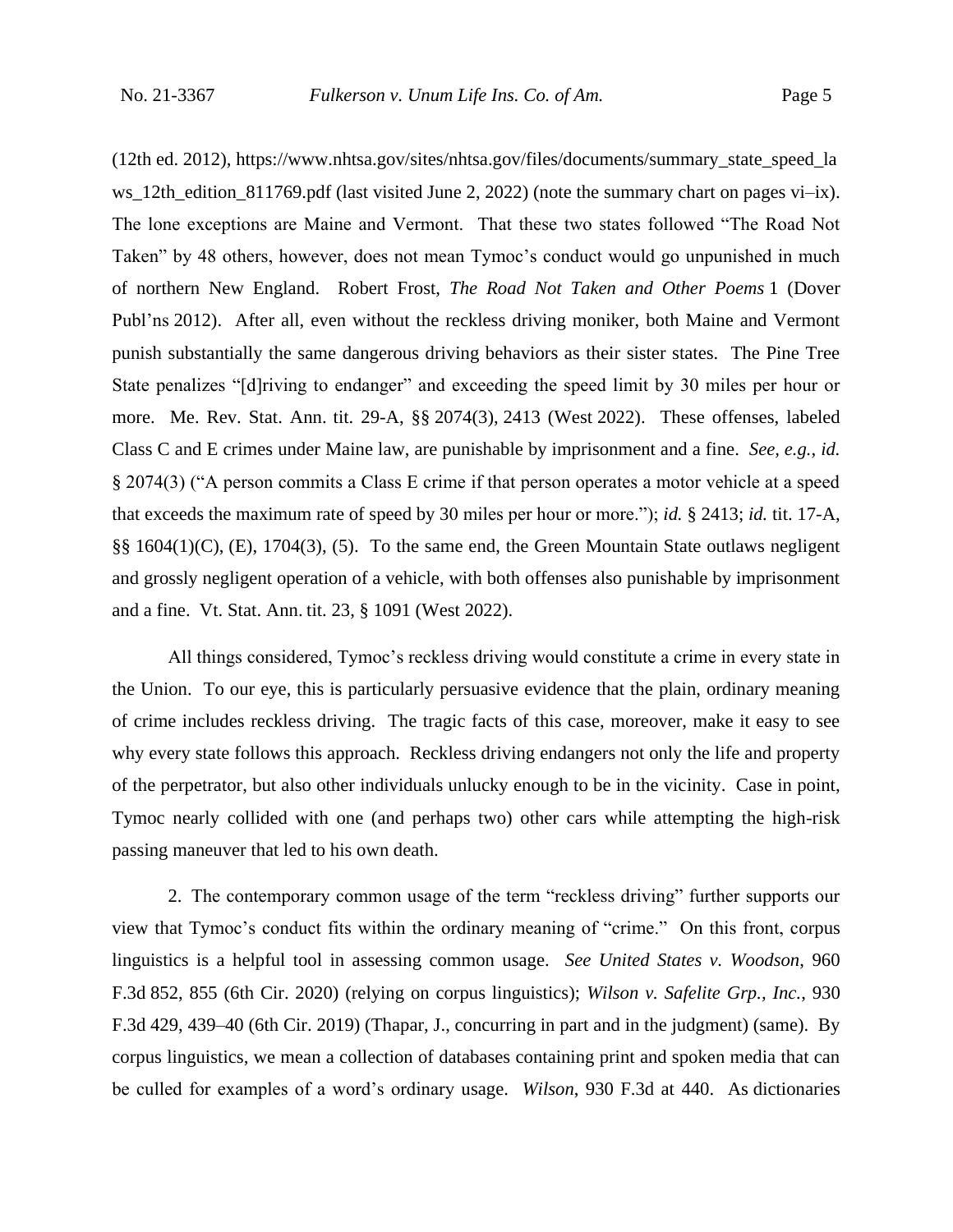often "make no claims about the ordinariness of the words they define or the senses they assign those words," a corpus resource can foster a more rigorous analysis of a term's ordinary meaning. *State v. Rasabout*, 356 P.3d 1258, 1273 (Utah 2015) (Lee, A.C.J., concurring in part and concurring in the judgment) (cleaned up). Although more commonly used in the constitutional and statutory interpretive settings, these resources seemingly have the same force in many contractual settings as well. *See* Stephen C. Mouritsen, *Contract Interpretation with Corpus Linguistics*, 94 Wash. L. Rev. 1337, 1341 (2019) ("Corpora can provide evidence of the way that language is used by the contracting parties—evidence that was not previously available via dictionaries or introspection."). That includes interpreting everyday terms in "a contract drafted by a national or multi-national insurance company." *Id.* at 1364–65 (noting corpus linguistics' usefulness when interpreting an insurance contract "according to the shared linguistic conventions of a nationwide speech community").

A search of the Corpus of Contemporary American English for the phrase "reckless driving" as used between 1990 and 2018 (the year after Tymoc's accident) yields over 300 results. *See Reckless Driving*, Corpus of Contemporary American English, https://www.english-corpora.org/coca/ (last visited June 2, 2022). Tellingly, a vast majority recount instances in which some manner of prosecution occurred, where individuals either were "charged," "convicted," and/or "sentenced" for reckless driving. *Id.* A handful of examples illustrate the point:

- "Begay was treated at a Portland hospital for non-life-threatening injuries. He was given criminal citations for driving under the influence of intoxicants and reckless driving." Allen Brettman, *Driver, 18, accused of smashing into side of parked police car*, The Oregonian, https://www.oregonlive.com /portland/2016/11/driver\_18\_accused\_of\_smashing.html (last visited June 2, 2022).
- "Mr. Claybourne, you're being charged with driving under the influence and reckless driving." *Nashville: I Fall to Pieces* (CMT television broadcast Sept. 25, 2013).
- "Paul Raef was charged for four misdemeanors, including 'reckless driving, failing to obey a peace officer, and two counts of following another vehicle too closely and reckless driving with intent to capture picture for commercial gain,' reports the L.A. Times." Nadine Cheung, *Justin Bieber Car Chase Charges*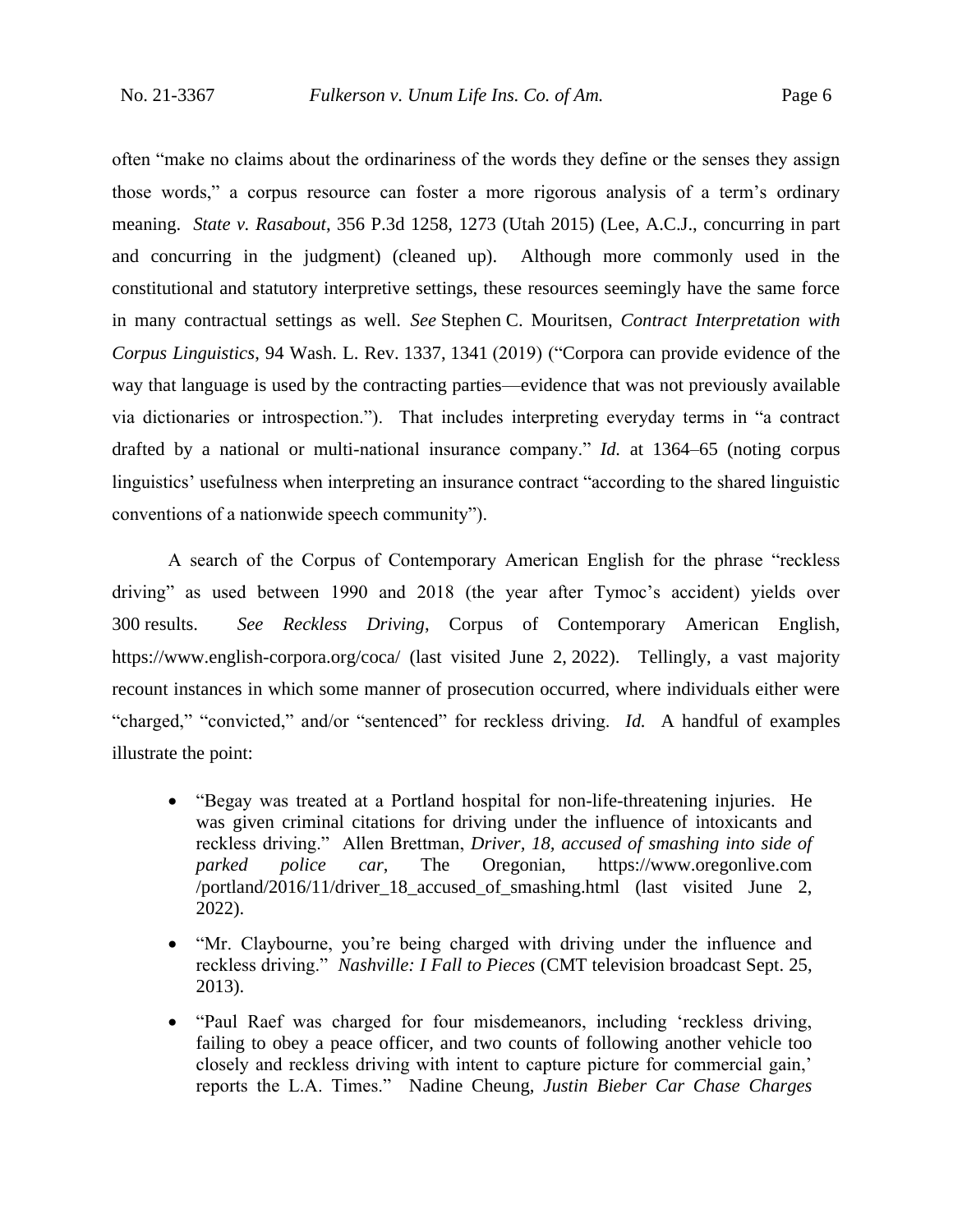*Dismissed by Judge*, Popcrush, https://popcrush.com/justin-bieber-car-chasecharges-dismissed/ (last visited June 2, 2022).

- "Lopez was also charged with speeding, reckless driving, and driving on a suspended or revoked license." Megan Jones, *Aurora man accused of leading police on high-speed chase*, Chicago Tribune, https://www.chicagotribune.com/suburbs/aurora-beacon-news/ct-abn-aurora-manarrested-dui-st-0129-story.html (last visited June 2, 2022).
- "A Detroit police union official who swerved off roads and through the Holly Academy school campus last winter was convicted Monday of reckless driving but will avoid prison and the loss of his police license." Mike Martindale, *Detroit cop guilty of misdemeanor in school joyride*, The Detroit News, https://www.detroitnews.com/story/news/local/oakland-county/2017/10/02/detroit -police-union-head-guilty-misdemeanor/106241342/ (last visited June 2, 2022).
- "Cullip pleaded guilty to vehicular homicide, and reckless driving in the death of 16-year old Chad Britton." *PBS NewsHour* (PBS television broadcast Dec. 15, 2016).

Some entries go a step further, explicitly referring to "reckless driving" as a crime:

- "In addition to using 'Leandra's Law' to increase potential charges in a New York DUI and DWI arrest, another crime that is often alleged in a drunk driving incident is the crime of Reckless Driving (VTL 1212)." Jeremy Saland, *Reckless Driving (NY VTL 1212) & DWI (NY VTL 1192): Is Evidence of Intoxication Per Se Proof of Recklessnes[s] in a New York DUI Arrest*, New York Criminal Lawyer Blog, https://www.newyorkcriminallawyer-blog.com/reckless-drivingand-intoxication/ (last visited June 2, 2022).
- "All right, I admit it! I flattened the damn fence! What are you gonna do, lock me up? Court finds the defendant guilty of crimes under code 453-19 reckless driving, and 466-2, reckless endangerment." *Doc Hollywood* (Warner Bros. 1991).
- "Unarmed but distraught, Small's crime to that point had been reckless driving and leading police on an erratic low-speed chase that ended when her car, tires flattened to the rims, spun out on a suburban street." Brad Schrade, *Did Caroline Small Have to Die?*, Atlanta Journal-Constitution, https://investigations. ajc.com/caroline-small-shooting/ (last visited June 2, 2022).
- "The newspaper reported that in many instances, prosecutors dropped the DWI case but refiled it as another crime, such as obstruction of a highway or reckless driving, because they did not have enough evidence to obtain a DWI conviction." Tony Plohetski & Christian McDonald, *Small Rise in DWIs: An American-Statesman Review*, Austin-American Statesman, Aug. 11, 2013, at A1.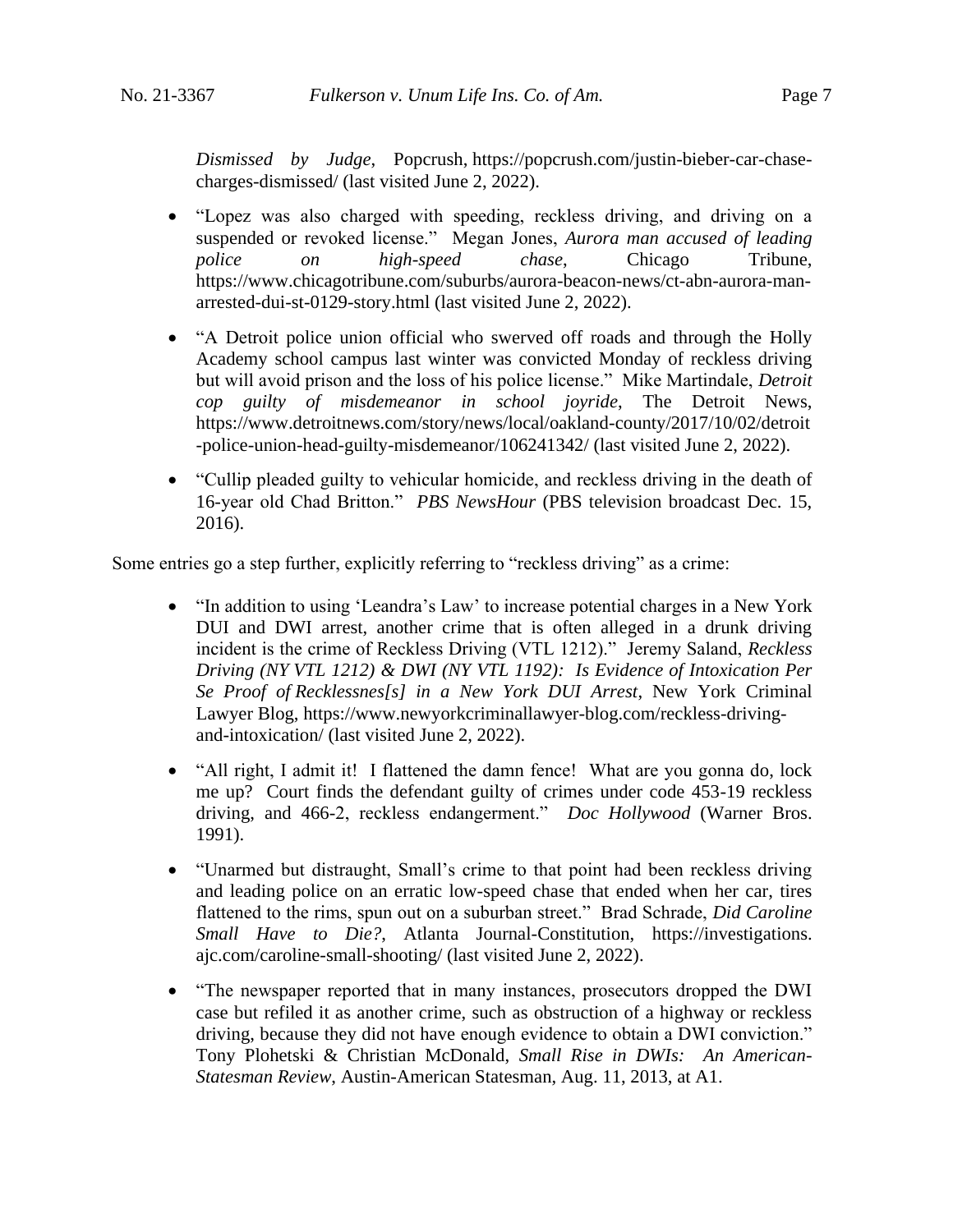That reckless driving has been widely understood to be an illegal act for which one can be punished by law furthers our assessment that this conduct amounts to a "crime."

To sum up, Tymoc's reckless driving triggered the crime exclusion in his Unum life insurance policy. As a result, there was no coverage for Tymoc under the policy's accidental death provision.

C. Fulkerson resists our conclusion on three grounds: textual, precedential, and prudential.

1. Start with Fulkerson's arguments about the crime exclusion's text. First and foremost, she contends that "crime" is ambiguous because it reasonably could be understood to mean only serious offenses, such as felonies. Contrast that conduct, she says, with reckless driving offenses, which, to her mind, are merely "traffic infractions" that an ordinary person may not understand to be crimes. Because the meaning of "crime" is therefore ambiguous, Fulkerson says, the crime exclusion "should be construed against the drafting party," Unum. *Wallace v. Oakwood Healthcare, Inc.*, 954 F.3d 879, 890 (6th Cir. 2020) (quoting *Perez*, 150 F.3d at 557 n.7).

Fulkerson fails to recognize that crimes have long come in many shapes and sizes. *Cf. Carroll v. United States*, 267 U.S. 132, 156–57 (1925) (tracing the felonymisdemeanor distinction to English common law). While some acts may fairly be considered more severe than others, "crime" nonetheless encompasses a wide spectrum of conduct. On one end is conduct that amounts to "a gross violation of law" or a "grave offense especially against morality." *Crime*, Merriam-Webster's Collegiate Dictionary (last visited June 2, 2022). On the other end is a "misdemeanor," "a crime" that is "less serious than a felony." *Misdemeanor*, Merriam-Webster's Collegiate Dictionary (last visited June 2, 2022); *see also Misdemeanor*, American Heritage Dictionary of the English Language 1125 (5th ed. 2011) ("A criminal offense that is less serious than a felony and generally punishable by a fine, a jail term of up to a year, or both."). At bottom, crime is a binary term—the law either punishes conduct or it does not. And although reckless driving may be a less serious crime than, say, premeditated murder, that fact does not cast doubt on whether reckless driving is itself a crime.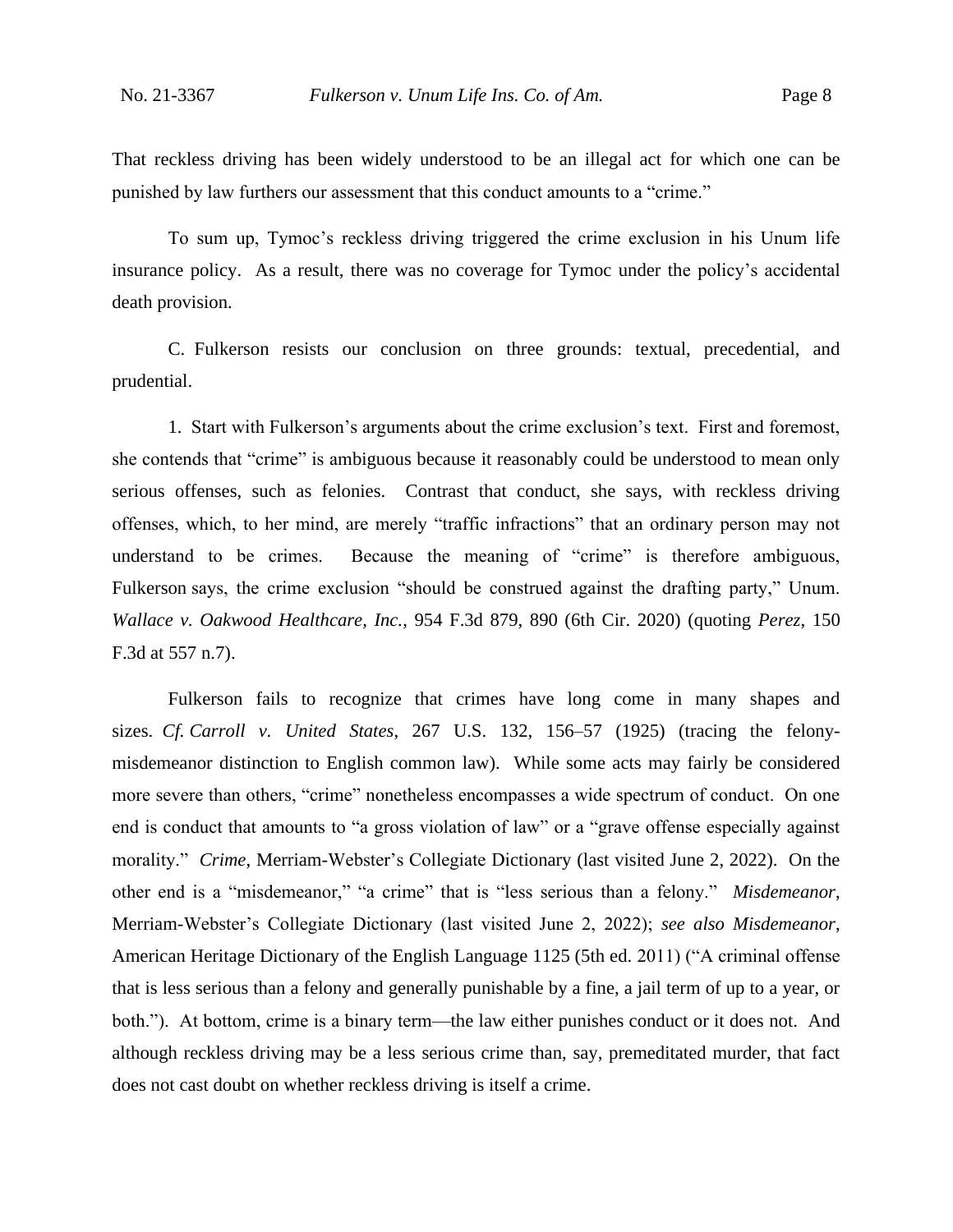Fulkerson offers an additional text-based argument. She insists that reading "crime" in a broad manner will render other policy exclusions "superfluous." Here, she points to separate policy exclusions for "active participation in a riot," "the use of any prescription or nonprescription drug . . . unless used according to the prescription or direction of [a] physician," and "being intoxicated." But even accepting Fulkerson's reading of the policy, we do not see how occasional overlap in its various exclusions renders the crime exclusion superfluous. It is just as easy, if not more so, to imagine scenarios where one of these exclusions would apply while the crime exclusion would not. For example, an insured who succumbs to fatal liver damage because she accidentally took too many painkillers commits no crime. Nor does an individual who suffers a fatal fall while intoxicated. These examples and others help explain why the antisurplusage interpretive tool often remains in the toolbox when we consider an insurance policy rich with belt-and-suspenders language. *See Santo's Italian Café, LLC v. Acuity Ins. Co.*, 15 F.4th 398, 405 (6th Cir. 2021); *see also TMW Enters., Inc. v. Fed. Ins. Co.*, 619 F.3d 574, 578 (6th Cir. 2010) ("[S]urplusage alone does not make an insurance policy ambiguous." (cleaned up)).

2. Next, Fulkerson argues that a handful of our earlier cases support her reading of the crime exclusion.

One is *American Family Life Assurance Co. v. Bilyeu*, 921 F.2d 87 (6th Cir. 1990) (per curiam). There, we concluded that, under Kentucky law, the phrase "crime" in an insurance policy's crime exclusion was ambiguous and, as a result, did not encompass drunk driving. *Id.* at 89–90. Yet our opinion, which adopted the district court's reasoning without explanation, does not address how the term "crime" would be interpreted through the lens of ERISA's plain meaning analysis. *Id.* at 89. Likewise, to the extent Fulkerson reads *American Family* to say that the plain meaning of "crime" requires a criminally culpable mental state, Tymoc's conduct is sufficient: Ohio's reckless driving law requires "willful or wanton disregard of the safety of persons or property." Ohio Rev. Code Ann. § 4511.20 (West 2022).

Much the same is true for *Auto Club Property-Casualty Insurance Co. v. B.T.*, 596 F. App'x 409 (6th Cir. 2015). *Auto Club*, it bears emphasizing, did not analyze whether the crime exclusion at issue there was ambiguous—the Supreme Court of Kentucky had already decided it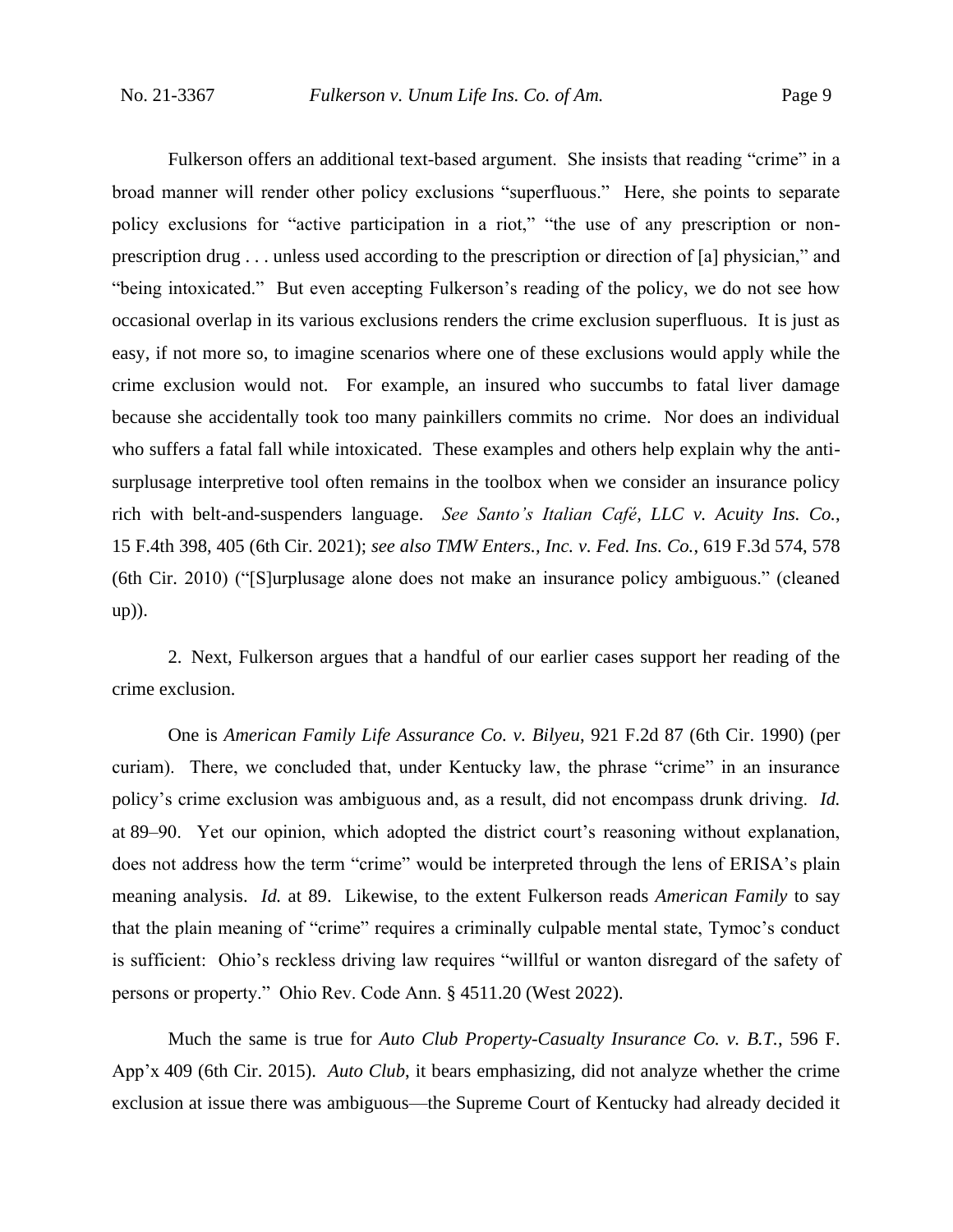was. *See id.* at 413. And the underlying case *Auto Club* relied upon to find the crime exclusion ambiguous, *Healthwise of Kentucky, Ltd. v. Anglin*, 956 S.W.2d 213 (Ky. 1997), is decidedly unpersuasive. Tasked with determining whether an exclusion for "crime" encompasses losses suffered while drag racing in a public road, *Healthwise* began by acknowledging that "the average person would view [drag racing] as criminal." *Id.* at 216. Yet for reasons largely left unsaid, *Healthwise* ultimately rejected the notion that "crime . . . should be defined as the ordinary person would use the word," a far cry from the plain meaning interpretive practice ERISA demands. *See Williams*, 227 F.3d at 711 ("When interpreting ERISA plan provisions, . . . we interpret the provisions according to their plain meaning in an ordinary and popular sense.").

Next up is *Shelby County Health Care Corp. v. Majestic Star Casino, LLC Group Health Benefit Plan*, 581 F.3d 355 (6th Cir. 2009). In *Majestic Star*, we held that an ERISA-covered insurance policy's "illegal act" exclusion did not apply to the insured's driving without a license and motor vehicle insurance. *Id.* at 362–63, 375. Yes, as Fulkerson emphasizes, we deemed the term "illegal act" as used in the policy exclusion to be ambiguous because "an illegal act could be limited to violations that result in a citation or rise to a certain level of wrongdoing or could encompass all acts contrary to law." *Id.* at 370. In doing so, we compared the policy's "illegal act" exclusion to a separate "criminal act" exclusion. *Id.* at 369. We concluded that "illegal act" can have multiple meanings, and we rejected the insurer's position that "illegal act" unambiguously includes "any action that is contrary to law, even if such action is not criminal." *Id.* Yet whether the broad term "illegal act" is ambiguous says little if anything about whether the narrower terms "criminal act" and "crime" are similarly ambiguous. *Majestic Star*, in other words, is not the North Star that guides today's interpretive course.

3. Lastly, Fulkerson points us to several prudential concerns she says undermine today's conclusion. One, she worries that reading the term crime to include misdemeanor traffic offenses will result in the denial of coverage to anyone who commits "*any* illegal act subject to *any* type of punishment." In making this charge, however, Fulkerson overlooks the causation aspect of the crime exclusion. Recall that the exclusion applies only when an insured's accidental death or dismemberment was "caused by, contributed to by, or result[ed] from" those